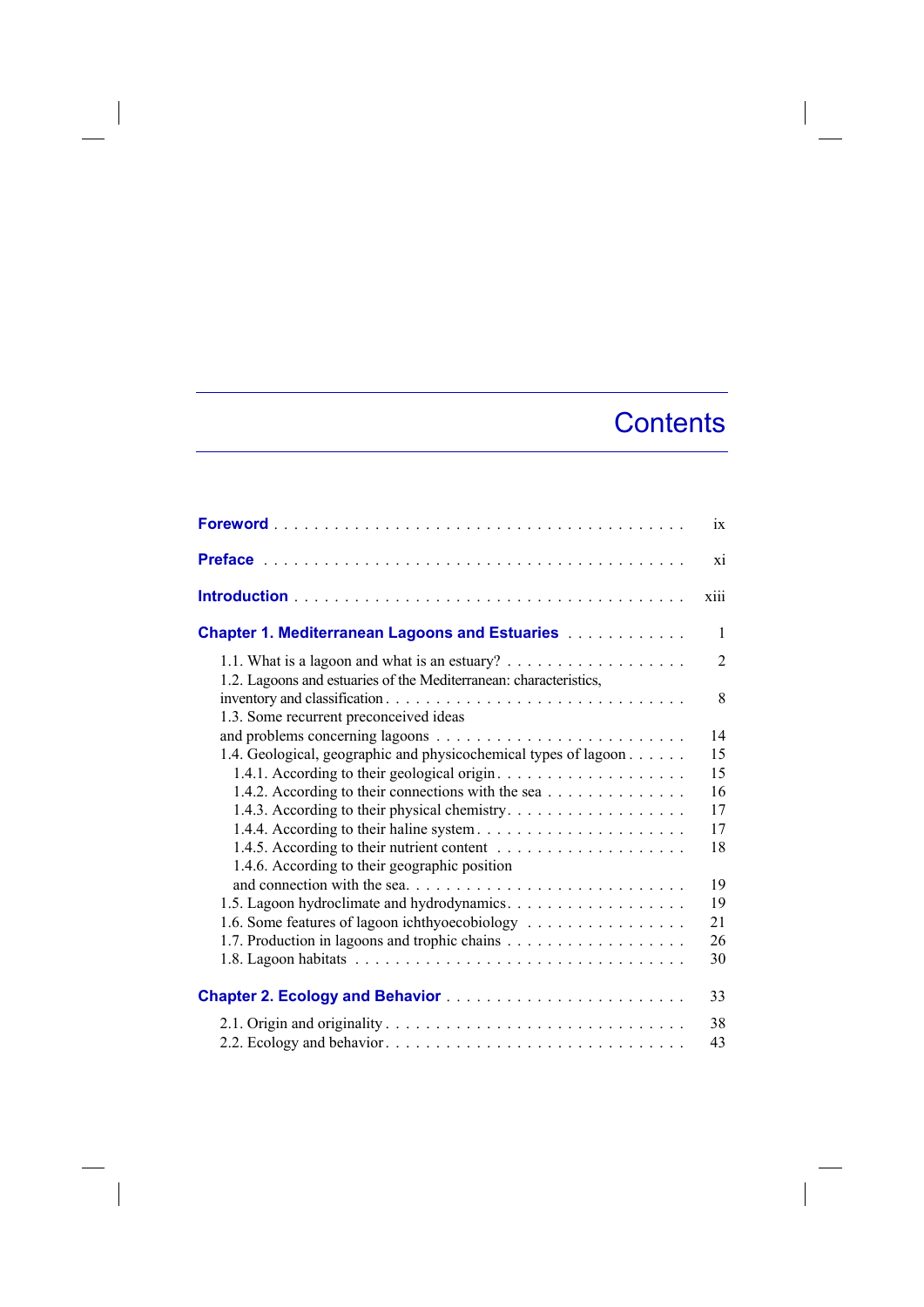| -vi |  |  |  |  | Fishes in Lagoons and Estuaries in the Mediterranean 1 |  |
|-----|--|--|--|--|--------------------------------------------------------|--|
|-----|--|--|--|--|--------------------------------------------------------|--|

 $\mathcal{L}_{\mathcal{A}}$ 

| 2.3. Sea-lagoon/lagoon-sea fish interaction: the phenology of migrations. | 44<br>47<br>50<br>51<br>51<br>55 |
|---------------------------------------------------------------------------|----------------------------------|
|                                                                           | 58                               |
| 2.5. Lagoons and invasions: the presence of exotic species                | 59                               |
|                                                                           | 62                               |
| 2.6.1. Natural factors in spatiotemporal distribution                     | 63                               |
|                                                                           | 66                               |
| 2.6.3. Utilization of ichthyological indicators                           | 69                               |
|                                                                           |                                  |
|                                                                           | 71                               |
|                                                                           | 72                               |
|                                                                           | 77                               |
| 3.2.1. Nest building, gestation and fecundity                             | 78                               |
| 3.2.2. Reproductive success and gamete management                         | 82                               |
| 3.2.3. Reproductive particularities in Blenniidae,                        |                                  |
|                                                                           | 85                               |
| 3.2.4. Reproductive particularities in Syngnathidae                       | 86                               |
| 3.2.5. Other aspects of nest building and parental care                   | 93                               |
| 3.2.6. Other aspects of reproduction in migrators                         | 104                              |
|                                                                           | 105                              |
|                                                                           | 105                              |
|                                                                           | 107                              |
|                                                                           | 108                              |
|                                                                           | 112                              |
|                                                                           | 118                              |
|                                                                           | 119                              |
|                                                                           | 121                              |
| 3.5.3. Auditive and mechanoreceptive functions                            | 123                              |
|                                                                           | 126                              |
|                                                                           | 126                              |
|                                                                           | 129                              |
|                                                                           | 130                              |
|                                                                           |                                  |
|                                                                           | 137                              |
|                                                                           | 138                              |
|                                                                           | 138                              |
|                                                                           | 140                              |
|                                                                           |                                  |

 $\| \cdot \|$